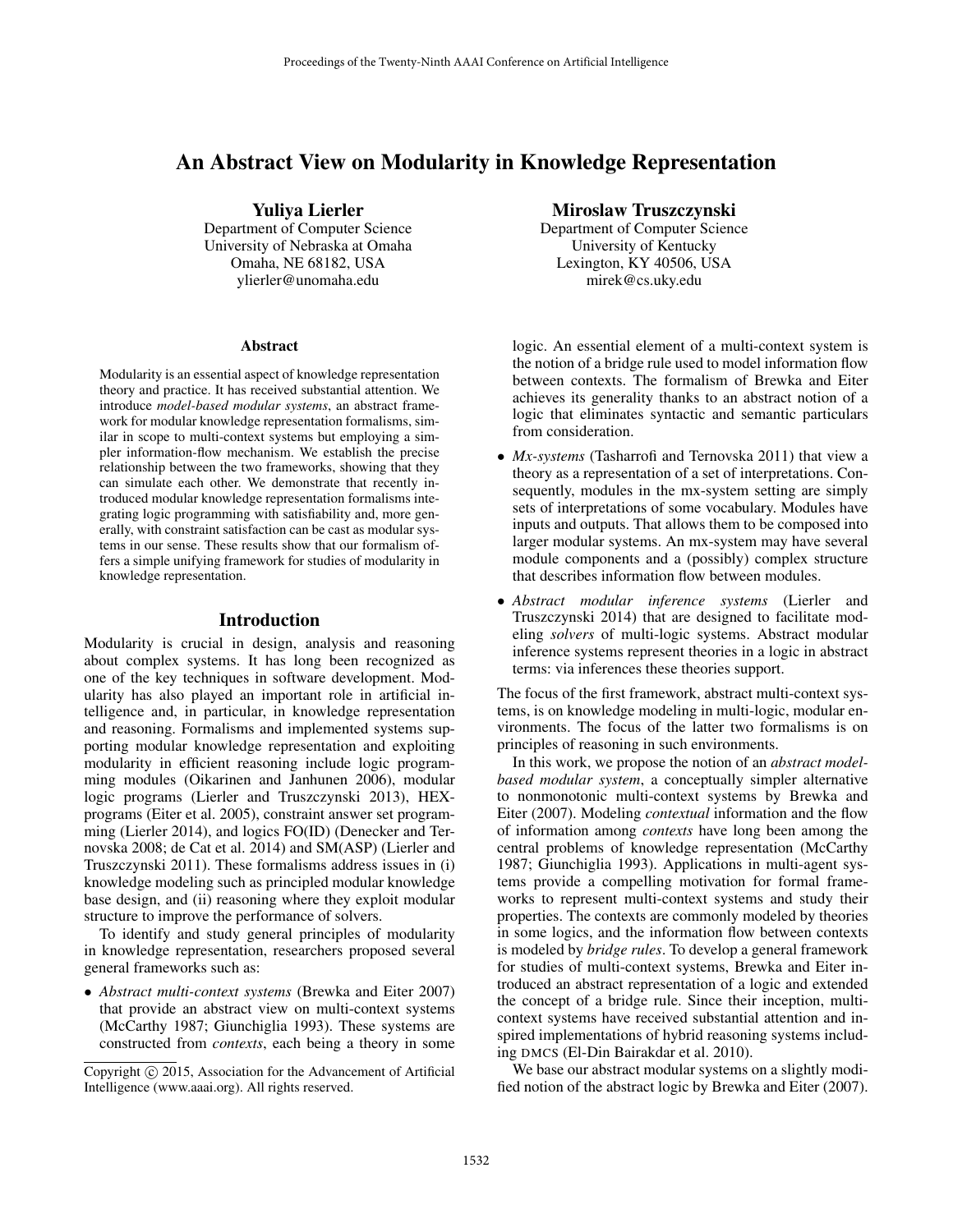Modules are just like Brewka and Eiter's contexts. The main and essential difference is in the way we model the information flow. We do away with bridge rules and instead rely on a simple idea of information sharing via variables (or atoms) that are common in modules. We show that our abstract framework is well suited for representing concrete modular knowledge systems studied in the literature such as modular logic programs (Lierler and Truszczynski 2013), logic SM(ASP) (Lierler and Truszczynski 2011), and constraint answer set programming (Lierler 2014). We also show that despite their simplicity, abstract modular systems can actually simulate multi-context systems of Brewka and Eiter. In fact, the two formalisms are of the same expressive power since, as we also show, the converse holds, too.

The primary focus of model-based systems is on modularity in knowledge modeling, just as in the case of abstract multi-context systems. However, the connection between model-based modular systems, on the one hand, and mx-systems by Tasharrofi and Ternovska (2011), logic SM(ASP) and constraint answer set programming, on the other, show that abstract modular systems also have a potential to offer insights into reasoning tools for hybrid modular knowledge representation formalisms.

We start by introducing model-based modular systems. We then illustrate how these systems capture modular logic programs, logic SM(ASP), and constraint answer set programming. Next, model-based systems are formally related to multi-context systems. The paper concludes with a discussion on the connection between model-based modular systems and mx-systems.

### Model-based Modular Systems

A *language* is a set L of *formulas*. A *theory* is a subset of L. Thus the set of theories is closed under union and has the least and the greatest elements:  $\emptyset$  and L. This definition ignores any syntactic details behind the concepts of a formula and a theory. A *vocabulary* is an infinite countable set of *atoms*. Subsets of a vocabulary  $\sigma$  represent (classical propositional) *interpretations* of  $\sigma$ . We write  $Int(\sigma)$  for the family of all interpretations of a vocabulary  $\sigma$ .

**Definition 1.** *A* logic *is a triple*  $\mathcal{L} = (L_{\mathcal{L}}, \sigma_{\mathcal{L}}, sem_{\mathcal{L}})$ *, where* 

- *1.*  $L_{\mathcal{L}}$  *is a language (the language of the logic*  $\mathcal{L}$ )
- *2.*  $\sigma_{\mathcal{L}}$  *is a vocabulary (the vocabulary of the logic*  $\mathcal{L}$ *)*
- 3. sem<sub> $\mathcal{L}: 2^{L_{\mathcal{L}}} \to 2^{Int(\sigma_{\mathcal{L}})}$  is a function assigning collec-</sub> *tions of interpretations to theories in*  $L_{\mathcal{L}}$  *(the semantics of* L*)*

If a logic  $\mathcal L$  is clear from the context, we omit the subscript  $\mathcal L$  from the notation of the language, the vocabulary and the semantics of the logic.

This definition of a logic is a slight specialization of the one used by Brewka and Eiter (2007). Namely, the semantics function sem maps theories into "belief sets" that are interpretations of some vocabulary  $\sigma$  rather than elements from some arbitrary set.

We are now ready to present the two central concepts of our paper.

**Definition 2.** Let  $\mathcal{L} = (L_{\mathcal{L}}, \sigma_{\mathcal{L}}, sem_{\mathcal{L}})$  be a logic. A theory *of*  $\mathcal{L}$ *, that is, a subset of the language*  $L_{\mathcal{L}}$  *is called a* (modelbased) L-module *(or a* module*, if the explicit reference to its logic is not necessary*). An interpretation  $I \in Int(\sigma_{\mathcal{L}})$  *is a* model *of an*  $\mathcal{L}$ *-module*  $B$  *if*  $I \in sem_{\mathcal{L}}(B)$ *.* 

For an interpretation I, by  $I_{\sigma}$  we denote an interpretation over vocabulary  $\sigma$  constructed from I by dropping all its members not in  $\sigma$ . For example, let  $\sigma_1$  be a vocabulary such that  $a \in \sigma_1$  and  $b \notin \sigma_1$ , then  $\{a, b\}_{\sigma_1} = \{a\}.$ 

Definition 3. *A collection of modules, possibly in different logics and over different vocabularies is a* (model-based) abstract modular system*. For a modular system* H*, the union of the vocabularies of the logics of modules in* H *forms the* vocabulary *of* H, denoted by  $\sigma_{\mathcal{H}}$ . An interpretation  $I \in$ *Int*( $\sigma$ <sub>H</sub>) *is a* model *of* H *if for every*  $B \in H$ , *if* B *is an L*-module for some logic *L*,  $I_{|\sigma_L}$  is a model of *B*.

# Modular Logic Programs and Logic SM(ASP) as Model-based Modular Systems

We start this section by briefly reviewing logic programs and two modular formalisms based on logic programming and propositional logic — modular logic programs (Lierler and Truszczynski 2013), and the logic SM(ASP) (Lierler and Truszczynski 2011). We then show that these formalisms can be seen as instantiations of our general concept of a modular system.

*Literals* over a vocabulary  $\sigma$  are expressions a and  $\neg a$ , where a ranges over  $\sigma$ . A *logic program* over  $\sigma$  is a set of *rules* of the form

$$
a_0 \leftarrow a_1, \dots, a_\ell, \text{ not } a_{\ell+1}, \dots, \text{ not } a_m,
$$
 (1)

where  $a_0$  is an atom in  $\sigma$  or  $\perp$  (empty), and each  $a_i$ ,  $1 \le i \le$ m, is an atom in  $\sigma$ .

The expression  $a_0$  is the *head* of the rule. The expression on the right hand side of the arrow is the *body*. We write  $hd(\Pi)$  for the set of nonempty heads of rules in  $\Pi$ . We refer the reader to the paper by Lifschitz, Tang and Turner (1999) for details on the definition of an *answer set*.

Definition 4 (Lierler and Truszczynski 2011). *A set* X *of atoms from a vocabulary* σ *is an* input answer set *of a logic program*  $\Pi$  *over*  $\sigma$  *if* X *is an answer set of the program*  $\Pi \cup$  $(X \setminus hd(\Pi)).$ 

Brewka and Eiter (2007) showed that their abstract notion of a logic captures default logic, propositional logic, and logic programs under the answer set semantics. For example, the logic  $\mathcal{L} = (L, \sigma, sem)$ , where

- 1. L is the set of propositional formulas over  $\sigma$ ,
- 2. sem(F), for a theory  $F \subseteq L$ , is the set of propositional models of F over  $\sigma$ ,

captures propositional logic. We call this logic L the *pl-logic* and modules in the pl-logic, *pl-modules*.

Similarly, abstract logics of Brewka and Eiter subsume the formalism of logic programs under the input answer set semantics. Indeed, let us consider a logic  $\mathcal{L} = (L, \sigma, sem)$ , where

1. L is the set of logic program rules over  $\sigma$ ,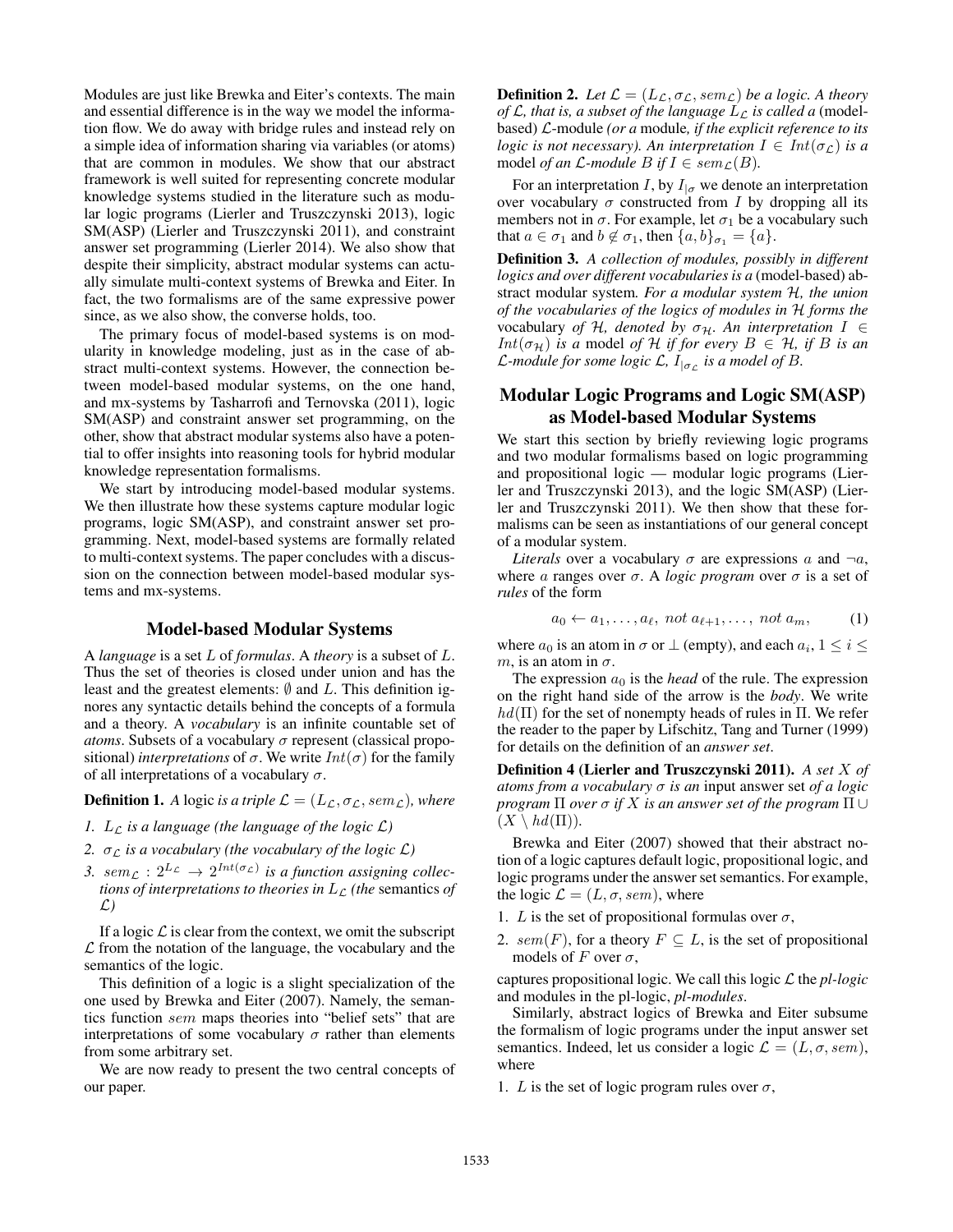2. sem(Π), for a program  $\Pi \subseteq L$ , is the set of input answer sets of  $\Pi$  over  $\sigma$ ,

We call this logic the *ilp-logic* and modules in this logic, *ilp-modules*.

Definition 5 (Lierler and Truszczynski 2013). *A* modular logic program *over a vocabulary* σ *is a set of logic programs over*  $\sigma$ . A set  $X \subseteq \sigma$  *is an* answer set *of a modular logic program* P *if* X *is an input answer set of every program*  $\Pi \in \mathcal{P}$ .

The following result is a direct consequence of definitions.

**Proposition 1.** Let  $\mathcal{P} = {\Pi_1, \dots, \Pi_n}$  be a modular logic *program, where each*  $\Pi_i$ ,  $1 \leq i \leq n$ , *is a program over a* vocabulary  $\sigma_i$ . An interpretation  $X \subseteq \sigma = \bigcup_{i=1}^n \sigma_i$  is *an answer set of the modular logic program* P *if and only if* X is a model of an abstract modular system  $(\Pi_1, \ldots, \Pi_n)$ , where each  $\Pi_i$ ,  $1 \leq i \leq n$ , is viewed as an ilp-module.

It follows that abstract modular systems over the ilp-logic capture modular logic programs. Since modular logic programs subsume the formalism of lp-modules by Oikarinen and Janhunen (2006), the same is true also for lp-programs.

Another class of modular knowledge representation formalisms combine logic programs with propositional theories. For example, *satisfiability modulo ASP* or SM(ASP) (Lierler and Truszczynski 2011), a formalism that is closely related to the logic PC(ID) (Mariën et al. 2008), combines a single propositional theory with a single logic program.

Definition 6 (Lierler and Truszczynski 2011). Theories *of SM(ASP) are pairs* [F, Π]*, where* F *is a set of propositional clauses over a vocabulary*  $\sigma_{pl}$  *and*  $\Pi$  *is a logic program over a vocabulary*  $\sigma_{lp}$ *. For an SM(ASP) theory* [F,  $\Pi$ ]*, a set* X of *atoms over*  $\sigma_{pl}$   $\cup$   $\sigma_{lp}$  *is a* model *of* [*F*,  $\Pi$ ] *if*  $\overline{X}$  *is a model of* F *and an input answer set of* Π*.*

As before, directly from this definition it follows that SM(ASP) theories can be viewed as abstract modular systems combining a pl-module with an ilp-module.

Proposition 2. *Let* [F, Π] *be an SM(ASP) theory, where* F *is a collection of clauses over a vocabulary*  $\sigma_{pl}$  *and*  $\Pi$  *is a logic program over a vocabulary*  $σ<sub>lp</sub>$ . An interpretation  $X \subseteq \sigma_{pl} \cup \sigma_{lp}$  *is a model of* [F,  $\Pi$ ] *if and only if* X *is a model of an abstract modular system* (F, Π)*, where we treat F* as a pl-module over  $\sigma_{pl}$  and  $\Pi$  as an ilp-module over  $\sigma_{lp}$ .

## Constraint Answer Set Programs as Modular Systems

Constraint answer set programming (CASP) (Lierler 2014) is a promising research direction that integrates answer set programming with constraint processing. Its potential stems from (i) its support to model constraints directly, and (ii) the availability of fast CASP solvers including CLING-CON (Gebser, Ostrowski, and Schaub 2009), and EZCSP (Balduccini 2009). In this section we show how constraint answer set programming can be cast in terms of model-based modular systems. We start by reviewing the basic concepts of CASP.

Let  $V$  be a set of variables and  $D$  a set of values for variables in V , or the *domain* for V . A *constraint* over V and D

is a pair  $\langle t, \mathbb{R} \rangle$ , where t is a tuple of some (possibly all) variables from V and  $\mathbb R$  is a relation on D of the same arity as t. A collection of constraints over V and D is a *constraint satisfaction problem* (CSP) over V and D. An *evaluation* of V is a function assigning to every variable in  $V$  a value from  $D$ . An evaluation  $\nu$  *satisfies* a constraint  $\langle (x_1, \ldots, x_n), \mathbb{R} \rangle$  (or is a *solution* of this constraint) if  $(\nu(x_1), \ldots, \nu(x_n)) \in \mathbb{R}$ . An evaluation *satisfies* (or is a *solution* to) a constraint satisfaction problem if it satisfies every constraint of the problem.

Let  $c = \langle t, \mathbb{R} \rangle$  be a constraint and D the domain of its variables. Let k denote the arity of t. The constraint  $\bar{c}$  =  $\langle t, D^k \setminus \mathbb{R} \rangle$  is the *complement* (or *dual*) of c. Clearly, an evaluation of variables in  $t$  satisfies  $c$  if and only if it does not satisfy  $\overline{c}$ .

Let  $\sigma_r$  and  $\sigma_c$  be two disjoint propositional vocabularies. We refer to their elements as *regular* and *constraint* atoms. Also, let C be a class of constraints. A *constraint answer set program* (CAS program) in  $C$  and over the vocabulary  $\sigma = \sigma_r \cup \sigma_c$  is a triple  $\langle \Pi, \mathcal{B}, \gamma \rangle$ , where  $\Pi$  is a logic program over the vocabulary  $\sigma$  such that  $hd(\Pi) \cap \sigma_c = \emptyset$ ,  $\mathcal B$  is a set of constraints such that  $\mathcal{B} \subset \mathcal{C}$ , and  $\gamma$  is a function from the set  $At(\Pi) \cap \sigma_c$  of constraint atoms of  $\Pi$  to the set  $\beta$  of constraints.

For a CAS program  $P = \langle \Pi, \mathcal{B}, \gamma \rangle$  over the vocabulary  $\sigma = \sigma_r \cup \sigma_c$  (understood as above), a set  $X \subseteq \sigma$  is an *answer set*<sup>1</sup> of  $P$  if

- $X \cap \sigma_r \subseteq hd(\Pi)$  and  $X \cap \sigma_c \subseteq At(\Pi)$
- X is an input answer set of  $\Pi$ , and
- the following CSP has a solution

$$
\{\gamma(a) \colon a \in X \cap \sigma_c\} \cup \{\overline{\gamma(a)} \colon a \in (At(\Pi) \cap \sigma_c) \setminus X\}.
$$

We will now introduce model-based modular systems designed to represent CAS programs in a class  $\mathcal C$  of constraints.

We start by defining a *csp-logic* determined by C. Theories of that csp-logic are meant to model constraint satisfaction problems constructed from constraints in C. By  $\sigma_c$  we denote the vocabulary formed by the set of (fresh) names of the constraints in  $\mathcal C$  (we write  $c^n$  for the name of the constraint  $c \in \mathcal{C}$  and so,  $\sigma_{\mathcal{C}} = \{c^n : c \in \mathcal{C}\}\)$ . For a subset  $\mathcal{B}$  of C, we define  $sem_{\mathcal{C}}(\mathcal{B})$  to contain an interpretation I of  $\sigma_{\mathcal{C}}$ precisely when the following CSP has a solution

$$
\{c \colon c \in \mathcal{B} \text{ and } c^n \in I\} \cup \{\overline{c} \colon c \in \mathcal{B} \text{ and } c^n \notin I\}.
$$

We call the logic  $(C, \sigma_C, sem_C)$  a *csp-logic* determined by C and modules in this logic, *csp-modules over* C.

Next, we define mapping modules. Let  $P = \langle \Pi, \mathcal{B}, \gamma \rangle$ be a CAS program in a class  $C$  of constraints and over a vocabulary  $\sigma_r \cup \sigma_c$ . A *mapping* module with respect to P is a pl-module over the vocabulary  $\sigma_c \cup \sigma_c$  that is denoted by  $M_{\gamma}$  and defined by

$$
M_{\gamma} = \{a \leftrightarrow (\gamma(a))^n : a \in At(\Pi) \cap \sigma_c\}.
$$

<sup>&</sup>lt;sup>1</sup>The definition of answer sets for CAS programs as proposed by Lierler (2014) is different. One can show that the definition we present here is equivalent to the original one.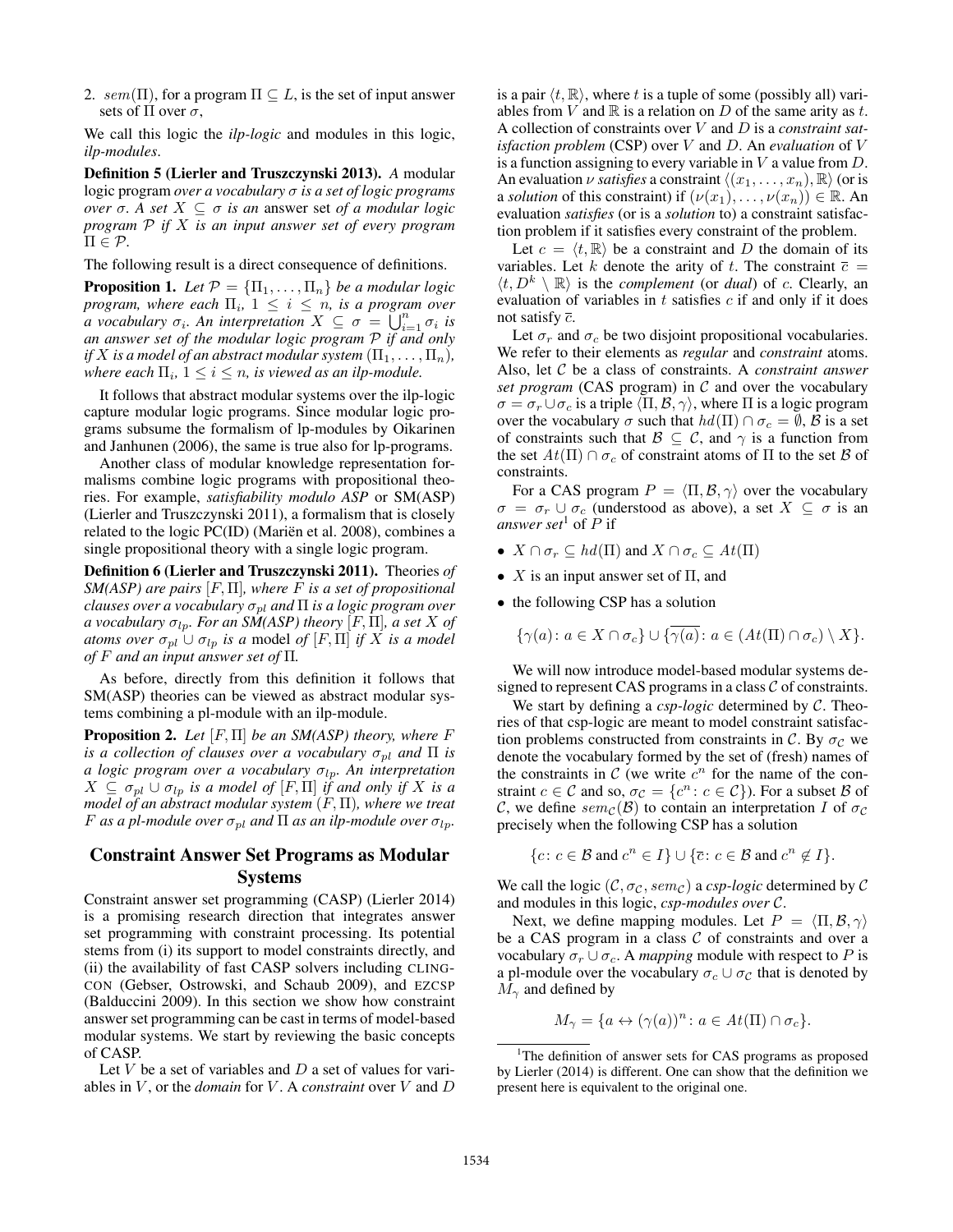Finally, for a logic program  $\Pi$  over the vocabulary  $\sigma_r \cup \sigma_c$ we define

$$
\Pi^c = \Pi \cup \{\bot \leftarrow a \colon a \in \sigma_r \setminus hd(\Pi)\}
$$
  

$$
\cup \{\bot \leftarrow a \colon a \in \sigma_c \setminus At(\Pi)\}.
$$

Let C be a class of constraints and  $P = \langle \Pi, \mathcal{B}, \gamma \rangle$  a CAS program in C over a signature  $\sigma_r \cup \sigma_c$  of regular and constraint atoms. We define a modular system  $P<sup>m</sup>$  by setting  $P^m = (\Pi^c, \mathcal{B}, M_\gamma)$ , where  $\Pi^c$  is an ilp-module over the signature  $\sigma_r \cup \sigma_c \cup \sigma_c$ ,  $\mathcal{B} \subseteq \mathcal{C}$  is a csp-module over  $\mathcal{C}$ , and  $M_{\gamma}$  is a mapping module with respect to P. The following theorem shows that a CAS program  $P$  can be viewed as a modular system  $P^m$ :

**Theorem 3.** Let C be a class of constraints and  $P =$  $\langle \Pi, \mathcal{B}, \gamma \rangle$  *a CAS program in C over a signature*  $\sigma_r \cup \sigma_c$ . *A set*  $X \subseteq \sigma_r \cup \sigma_c$  *is an answer set for* P *if and only if*  $X \cup \{(\gamma(a))^n : a \in X \cap \sigma_c\}$  *is a model of the modular system* P m*.*

*Proof.* Let us set  $X_{\gamma}^{n} = \{(\gamma(a))^{n} : a \in X \cap \sigma_{c}\}.$ 

Left-to-right: Let  $X$  be an answer set of  $P$ . By the definition of an answer set, (i)  $X \cap \sigma_r \subseteq hd(\Pi)$  and  $X \cap \sigma_c \subseteq At(\Pi)$ , (ii)  $X$  is an input answer set of  $\Pi$ , and (iii) the CSP

$$
\{\gamma(a): a \in X \cap \sigma_c\} \cup \{\gamma(a): a \in (At(\Pi) \cap \sigma_c) \setminus X\} \tag{2}
$$

has a solution. From (ii), it follows that  $X$  is an answer set of  $\Pi \cup (X \setminus hd(\Pi))$ . From (i), it follows that X satisfies all constraints in { $\bot \leftarrow a: a \in \sigma_r \setminus hd(\Pi)$ }  $\cup$  { $\bot \leftarrow a: a \in$  $\sigma_c \setminus At(\Pi)$ . Thus, X is an answer set of

$$
\Pi \cup (X \setminus hd(\Pi)) \cup \{\bot \leftarrow a \colon a \in \sigma_r \setminus hd(\Pi)\}
$$

$$
\cup \{\bot \leftarrow a \colon a \in \sigma_c \setminus At(\Pi)\}.
$$

Since  $hd(\Pi) = hd(\Pi^c)$ , X is an answer set of  $\Pi^c \cup (X \setminus$  $hd(\Pi^c)$ ). Thus, X is an input answer set of  $\Pi^c$  and, consequently, a model of the ilp-module  $\Pi^c$ . Since atoms  $(\gamma(a))^n$ are not in  $\sigma_r \cup \sigma_c$ ,  $X \cup \bar{X}^n_\gamma$  is a model of  $\Pi^c$ , too.

It remains to show that  $X \cup X_{\gamma}^{n}$  is a model of B and  $M_{\gamma}$ . To illustrate the former we have to show that the CSP

$$
\{c \colon c \in \mathcal{B} \text{ and } c^n \in X^n_{\gamma} \} \cup \{\overline{c} \colon c \in \mathcal{B} \text{ and } c^n \notin X^n_{\gamma} \} \quad (3)
$$

has a solution. By the definition of CAS programs,  $\gamma$  is a function from the set  $At(\Pi)\cap \sigma_c$  to the set B. From the definition of  $X_{\gamma}^n$ , it follows that CSP (3) coincides with CSP (2). By (iii), CSP (2) has a solution. The fact that  $X \cup X_{\gamma}^{n}$  is a model of  $M_{\gamma}$  follows immediately from the definition of  $X_\gamma^n$ .

Right-to-left: Let  $X \cup X_{\gamma}^{n}$  be a model of  $(\Pi^{c}, \mathcal{B}, M_{\gamma})$ . It follows that  $X \cup X_{\gamma}^n$  is an input answer set of  $\Pi^c$ . Reasoning as before, we obtain that X is an input answer set of  $\Pi^c$ . Consequently, X is an answer set of the program  $\Pi \cup (X \setminus Y)$  $hd(\Pi)$  and it satisfies all the constraints. The former implies that  $X$  is an input set of  $\Pi$ . The latter implies the inclusions  $X \cap \sigma_r \subseteq hd(\Pi)$  and  $X \cap \sigma_c \subseteq At(\Pi)$ .

Since  $X \cup X_\gamma^n$  is a model of  $(\Pi^c, \mathcal{B}, M_\gamma)$ , it also follows that  $X \cup X_{\gamma}^{n}$  is a model of B, and  $X \cup X_{\gamma}^{n}$  is a model of  $M_{\gamma}$ . These two properties imply that the CSP (2) has a solution using the same arguments as above.  $\Box$ 

## Multi-context Systems

In this section we show that modular systems can express multi-context systems introduced by Brewka and Eiter (2007). Let us first review the notion of a multi-context system. Let  $\mathcal{L}_1, \ldots, \mathcal{L}_n$  be logics, say  $\mathcal{L}_i = (L_i, \sigma_i, sem_i)$ ,  $1 \leq i \leq n$ , and let us assume that the vocabularies  $\sigma_i$  of these logics are *pairwise disjoint*. A *bridge rule* over the logics  $\mathcal{L}_1, \ldots, \mathcal{L}_n$  is an expression

$$
b \leftarrow p_1, \dots, p_k, \text{not } p_{k+1}, \dots, \text{not } p_m,
$$
 (4)

where  $b \in L_i$  for some logic  $\mathcal{L}_i$ ,  $1 \leq i \leq n$ , and each  $p_j$ ,  $1 \leq j \leq m$ , is an element of the vocabulary  $\sigma_k$  of some logic  $\mathcal{L}_k$  such that  $k \neq i$ . We call b the *head* and the expression to the right of ' $\leftarrow$ ' the body of the bridge rule (4). We denote the head of a bridge rule r by  $hd(r)$  and its body by  $bd(r)$ . If the head of a bridge rule is an element of  $L_i$ , we say that the bridge rule is *into*  $\mathcal{L}_i$ . For an interpretation *I* of  $\sigma$ , we say that a rule r is *applicable* in *I* if *I* satisfies the body of the rule  $r$  identified with a propositional formula  $p_1 \wedge \ldots \wedge p_k \wedge \neg p_{k+1} \wedge \ldots \wedge \neg p_m$ , written  $I \models bd(r)$ .

We are now ready to define multi-context systems and their semantics. A *multi-context system* (*MCS*) over logics  $\mathcal{L}_1, \ldots, \mathcal{L}_n$  (with pairwise disjoint vocabularies) is an  $(n + 1)$ -tuple  $\mathcal{M} = (M_1, \ldots, M_n, R)$ , where for each i,  $1 \leq i \leq n$ ,  $M_i$  is an  $\mathcal{L}_i$ -module, and R is a set of bridge rules over  $\mathcal{L}_1, \ldots, \mathcal{L}_n$ . In the sequel, by  $R_i$  we will denote the set of all bridge rules in R that are into the logic  $\mathcal{L}_i$ . An interpretation I of  $\sigma$  is an *equilibrium* model of M if for every  $i, 1 \leq i \leq n$ ,

$$
I_{|\sigma_i} \in \text{sem}_i(M_i \cup \{ hd(r) : r \in R_i, r \text{ applicable in } I \}),
$$

where for every  $i, 1 \leq i \leq n$ .

Brewka and Eiter (2007) considered bridge rules that could have theories – sets of elements from  $L_i$  – as their heads. We can simulate such a rule  $B \leftarrow \varphi$ , where  $B \subseteq L_i$ and  $\varphi$  is a conjunction of literals over  $\sigma$ , by a *set* of bridge rules  $\{b \leftarrow \varphi : b \in B\}$ . Thus, the restricted form of bridge rules that we consider does not entail any loss of generality.

The main idea behind casting an arbitrary multi-context system  $(M_1, \ldots, M_n, R)$  as a modular system is to express each module  $M_i$  together with all bridge rules in  $R_i$  as a single module in an appropriately defined logic.

Let  $\mathcal{L}_i = (L_i, \sigma_i, sem_i), 1 \le i \le n$ , be logics with pairwise disjoint vocabularies, and let  $\sigma = \sigma_1 \cup \cdots \cup \sigma_n$ . We define logics  $\mathcal{K}_i = (K_i, \sigma, \overline{sem}_i), 1 \leq i \leq n$ , as follows. We set  $K_i$  to consist of all expressions of the form  $b \leftarrow \varphi$ , where  $b \in L_i$  and  $\varphi$  is a conjunction of literals over  $\sigma$ . If  $\varphi = \top$ (empty conjunction), we simplify the notation to just  $b$ . In this way, we can see  $L_i$  as a sublanguage of  $K_i$ . In the same time, expressions  $b \leftarrow \varphi$  allow us to model bridge rules. Having defined the language  $K_i$ ,  $1 \leq i \leq n$ , we specify the function  $\overline{sem}_i$ . Namely, for a theory  $T \subseteq K_i$ , we define  $\overline{sem}_i(T)$  to contain an interpretation  $I \in Int(\sigma)$  if and only if  $I_{|\sigma_i} \in sem_i(\{hd(t) : t \in T, I \models bd(t)\}).$ 

Let  $\mathcal{H} = (M_1, \ldots, M_n, R)$  be a multi-context system over logics  $\mathcal{L}_1, \ldots, \mathcal{L}_n$  with pairwise disjoint vocabularies. We define  $M'_i = M_i \cup R_i$ . By the comments above, we can see  $M'_i$  as a subset of  $K_i$ . Thus,  $M'_i$  is a  $K_i$ -module and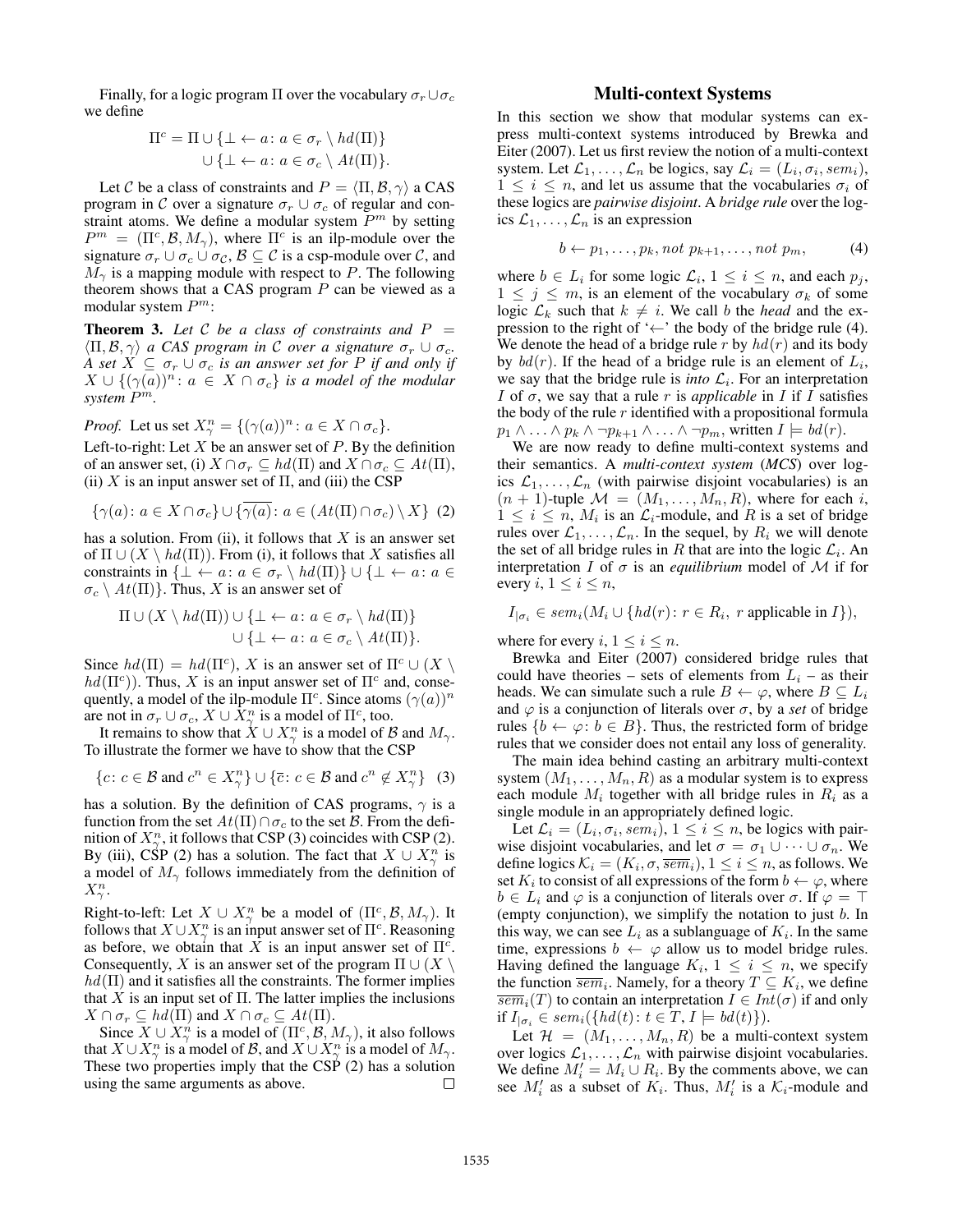$(M'_1, \ldots, M'_n)$  is a modular system over logics  $\mathcal{K}_1, \ldots, \mathcal{K}_n$ . We denote this system by  $ms(\mathcal{H})$ .

**Theorem 4.** Let  $\mathcal{H} = (M_1, \ldots, M_n, R)$  be a multi-context system over logics  $\mathcal{L}_1, \ldots, \mathcal{L}_n$  with pairwise disjoint vo*cabularies*  $\sigma_i$ *. An interpretation*  $I \in Int(\sigma)$ *, where*  $\sigma =$  $\sigma_1 \cup \ldots \cup \sigma_n$ , is an equilibrium model of H if and only if I *is a model of the modular system*  $ms(\mathcal{H})$ *.* 

*Proof.* Let I be an interpretation of  $\sigma$ . By the definition, I is an equilibrium model of H if and only if for every i,  $1 \leq$  $i \leq n$ ,

 $I_{|\sigma_i} \in sem_i(M_i \cup \{hd(r) : r \in R_i, r \text{ applicable in } I \}).$ 

Since  $r \in R_i$  is applicable in I if and only if  $I \models bd(r)$ ,

 $M_i \cup \{ hd(r) : r \in R_i, r \text{ applicable in } I \}$  $= M_i \cup \{ hd(r) \colon r \in R_i, I \models bd(r) \}.$ 

Also by the definition, I is a model of  $ms(\mathcal{H})$  if and only if for every  $i, 1 \le i \le n, I \in \overline{sem}_i(M'_i)$ , that is,

$$
I_{|\sigma_i} \in sem_i(\{hd(r) : r \in M'_i, I \models bd(r)\}.
$$

Since  $M'_i = M_i \cup R_i$  and all elements in  $M_i$  have empty body,

$$
\{hd(r): r \in M'_i, I \models bd(r)\}
$$
  
=  $M_i \cup \{hd(r): r \in R_i, I \models bd(r)\}.$ 

Thus, the assertion follows.

### Modular Systems as Multi-context Systems

Up to now we focused on demonstrating the expressive power of model-based modular systems. Specifically, we proved that they capture several other modular frameworks studied in the literature. In this section we note that multicontext systems are as general as modular systems: every modular system can be cast as a multi-context system. The idea is to simulate the atom-sharing model of communication between modules employed in modular systems by means of bridge rules in multi-context systems.

We start by noting that each modular system  $\mathcal{M}$  =  $(M_1, \ldots, M_n)$  over some logics  $\mathcal{L}_i = (L_i, \sigma_i, sem_i), 1 \leq$  $i \leq n$ , can be regarded as a modular system in logics  $\mathcal{L}'_i = (L_i, \sigma, sem'_i)$ , where

- $\sigma = \sigma_1 \cup ... \cup \sigma_n$  and
- for each i and each  $B \subseteq L_i$ , sem<sup>'</sup><sub>i</sub>(B) contains an interpretation  $I \in Int(\sigma)$  if and only if  $I_{|\sigma_i} \in sem_i(B)$ .

Informally, the logics  $\mathcal{L}'_i$  are extensions of the logics  $\mathcal{L}_i$  to a larger, common, vocabulary so that new symbols in the vocabulary do not affect the meaning of the theory. The following simple result is a direct consequence of the definitions.

**Proposition 5.** Let  $M = (M_1, \ldots, M_n)$  be a modular sys*tem over logics*  $\mathcal{L}_i = (L_i, \sigma_i, sem_i), 1 \leq i \leq n$ . An in*terpretation*  $X \in Int(\sigma)$  *is a model of* M *if and only if* I *is a model of* M *viewed as a modular system over logics*  $\mathcal{L}'_i = (L_i, \sigma, sem'_i), 1 \leq i \leq n$ , where sem'<sub>i</sub> is defined as *above.*

From now on, without loss of generality, we consider modular systems over logics that have the same vocabulary.

Thus, let  $\mathcal{M} = (M_1, \ldots, M_n)$  be a modular system over logics  $\mathcal{L}_i = (L_i, \sigma, sem_i), 1 \leq i \leq n$ . We now construct a multi-context system  $mcs(\mathcal{M})$ , over different but closely related logics, that captures the semantics of M.

For  $i = 1, \ldots, n$  and for every  $a \in \sigma$ , we introduce a fresh symbol  $a_i$  so that  $a_i \notin L_1 \cup \ldots \cup L_n$ . By  $\theta_i$  we denote a vocabulary  $\{a_i : a \in \sigma\}$ , whereas by  $\theta$  we denote a vocabulary  $\theta_1 \cup \ldots \cup \theta_n$ . For every  $i, 1 \leq i \leq n$ , we set  $L_i^e = L_i \cup \theta_i$ . Since  $L_i \cap \theta_i = \emptyset$ , there is never any ambiguity between elements of the two sets. For every  $B \subseteq L_{\epsilon}^e$ , by  $\widehat{sem}_i(B)$  we denote the set that contains an interpretation  $L \in Int(\theta)$ . denote the set that contains an interpretation  $J_i \in Int(\theta_i)$ precisely when the following two conditions hold:

- 1.  $\{a \in \sigma : a_i \in J_i\} \in sem_i(B \cap L)$ .
- 2. for every  $a_i \in \theta_i$ , condition  $a_i \in B$  holds if and only if condition  $a_i \in J_i$  holds.

Logic  $\mathcal{N}_i$  is a triple  $(L_i^e, \theta_i, \widehat{sem}_i)$ . It is clear that every  $\mathcal{L}_i$ -<br>module *B* is also an *N*-module and its meaning in *N* is module B is also an  $\mathcal{N}_i$ -module and its meaning in  $\mathcal{N}_i$  is the same as in  $\mathcal{L}_i$  (modulo the correspondence between the elements of the vocabularies  $\theta_i$  and  $\sigma$ ). This logic is also capable to represent bridge rules for simulating the atomsharing communication model of modular systems.

We now represent modular systems over the logics  $\mathcal{L}_i$  by multi-context systems over the logics  $\mathcal{N}_i$ . For a modular system  $M = (M_1, \ldots, M_n)$  over logics  $\mathcal{L}_i = (L_i, \sigma, sem_i),$  we define the multi-context system  $mcs(\mathcal{M}) = (M_1, \ldots, M_n, R)$ , where every  $M_i$  is a module over the logic  $\mathcal{N}_i$ ,  $1 \leq i \leq n$ , and R is a set of bridge rules  $R = \{a_i \leftarrow a_j : a \in \sigma, i \neq j\}$ . These are indeed correctly formed bridge rules, as expressions  $a_i$  showing in the heads belong to the language  $L_i^e$  of the logic  $\mathcal{N}_i$ . We note that R depends only on n and on the common vocabulary  $\sigma$ of the logics  $\mathcal{L}_1, \ldots, \mathcal{L}_n$ , and not on any particular choice of modules in a modular system over these logics.

**Theorem 6.** Let  $M = (M_1, \ldots, M_n)$  be a modular sys*tem over logics*  $\mathcal{L}_i = (L_i, \sigma, sem_i)$ . An interpretation  $I \in$ *Int*( $\sigma$ ) *is a model of*  $\hat{M}$  *if and only if*  $\bigcup_{i=1}^{n} \{a_i : a \in I\}$  *is an equilibrium model of the multi-context system* mcs(M)*. Moreover, every equilibrium model of* mcs(M) *is of such form.*

*Proof.* For  $I \in Int(\sigma)$ , we define  $I_i = \{a_i : a \in I\}, 1 \leq$  $i \leq n$ , and  $\tilde{I} = \bigcup_{i=1}^{n} I_i$ . Clearly,  $I_i \in Int(\theta_i)$  and  $\tilde{I} \in$  $Int(\theta).$ 

Left-to-Right: The set  $R_i$  of all bridge rules in R that are into a module  $M_i$  is given by  $R_i = \{a_i \leftarrow a_j : a \in \sigma, j \neq i\}.$ Therefore,

$$
\{ hd(r) \colon r \in R_i, \ r \text{ is applicable in } \tilde{I} \} = \{ a_i \colon a \in I \}.
$$

Let  $I \in Int(\sigma)$  be a model of M. Since  $\tilde{I}_{|\theta_i} = I_i$ , to prove that  $\tilde{I}$  is an equilibrium model of  $mcs(\mathcal{M})$ , we need to show that for every  $i, 1 \leq i \leq n$ ,

$$
I_i \in \widehat{sem}_i(M_i \cup \{a_i : a \in I\})
$$

This amounts to showing that

$$
\{a \in \sigma \colon a_i \in I_i\} \in sem_i(M_i) \tag{5}
$$

 $\Box$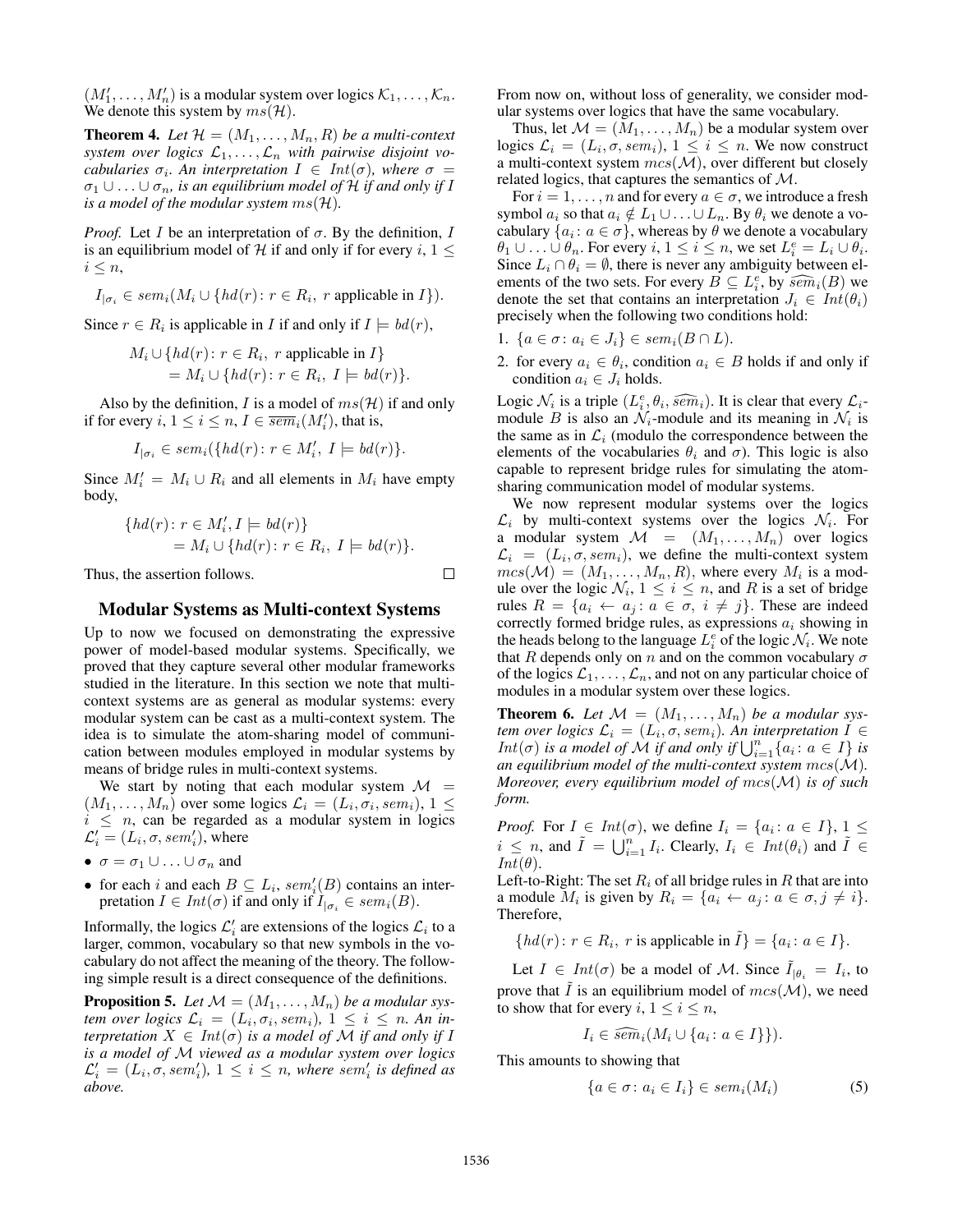(the condition (2) of the definition of  $\widehat{sem}_i$  is evident). How-<br>ever since *I* is a model of *M I* is a model of *M* in the ever, since I is a model of  $M$ , I is a model of  $M_i$  in the logic  $\mathcal{L}_i$ . Consequently, condition (5) holds.

Right-to-left: Let  $J \in Int(\theta)$  be an equilibrium model of  $mcs(\mathcal{M})$ . By the definition, for every  $i, 1 \leq i \leq n$ ,

$$
J_{|\theta_i} = \widehat{sem}_i(M_i \cup \{ hd(r) : r \in R_i, r \text{ is applicable in } J \}).
$$

By the condition (1) of the definition of  $\widehat{sem}_i$ , we have  $\{a \in \pi : a_i \in I_a\} \in sem(A_i)$ . Moreover, let  $i \neq i$  and let  $a_i \in I_a$  $\sigma \colon a_i \in J_{|\theta_i} \} \in sem_i(M_i)$  Moreover, let  $j \neq i$  and let  $a_j \in$ J. The bridge rule  $a_i \leftarrow a_j$  is applicable in J and so, we also have that  $a_i \in \{hd(r) : r \in R_i, r \text{ is applicable in } J \}.$ By the condition (2) of the definition of  $\widehat{sem}_i$ , we have  $a_i \in I_0$ . Hence for every *i i* such that  $i \neq i$  if  $a_i \in I$  $a_i \in J_{\theta_i}$ . Hence, for every  $i, j$  such that  $i \neq j$ , if  $a_j \in J$ then  $a_i \in J$  and, by symmetry, if  $a_i \in J$  then  $a_j \in J$ . This observation implies that  $J$  is of the form  $\tilde{I}$  for some interpretation  $I$  of  $\sigma$  (this  $I$  can be explicitly defined as, for instance,  $I = \{a \in \sigma : a_1 \in J\}$ ). Consequently,  $J_{|\theta_i} = I_i$  and so,  $I_i \in \widehat{sem}_i(M_i)$ . By the definition of  $\widehat{sem}_i, I \in sem_i(M_i)$ .<br>Thus *I* is a model of the modular system *M* Thus,  $I$  is a model of the modular system  $M$ .

 $\Box$ 

### Mx-systems

Tasharrofi and Ternovska (2011; 2013) introduced *modular systems for model expansion task*, or *mx-systems* for short, as a unifying framework for combining logics (languages) and systems together. Their work was inspired by modulebased framework due to Järvisalo et al. (2009). Tasharrofi and Ternovska defined mx-systems as certain *compositions* of *mx-modules*, studied properties of composition operators for *mx-modules*, and established the expressive power of mx-systems. In this section, we relate mx-systems to the abstract model-based modular systems.

To do so, we cast mx-systems in terms of our definition of logic. This, essentially means that we consider only a propositional fragment of the formalism of mx-systems, originally set in terms of interpretations of first-order signatures. Since generalizations of modular systems to the case when the semantics of modules is given in terms of first-order interpretations are straightforward, our discussion can be extended to the full formalism of mx-systems.

**Definition 7.** Let  $\mathcal{L} = (L_{\mathcal{L}}, \sigma_{\mathcal{L}}, sem_{\mathcal{L}})$  be a logic, let B be *an* L-module, and  $\psi$  *be a vocabulary such that*  $\psi \subseteq \sigma_{\mathcal{L}}$ . A *pair* (B, ψ) *is an* mx-module *over logic* L*. An interpretation*  $I \in Int(\sigma_{\mathcal{L}})$  *is a* model *of an mx-module*  $(\mathcal{B}, \psi)$  *if I is a model of B. Vocabularies*  $\psi$  *and*  $\sigma$ <sub>*c*</sub>  $\setminus \psi$  *are called an* input *and* output *vocabularies respectively.*

Clearly, mx-modules and model-based modules are almost identical. The only difference is in the ability to explicitly specify input vocabulary in the case of mx-modules.

Modular systems proposed by Tasharrofi and Ternovska (2011) are restricted to those that can be built from *composable* and *independent* mx-modules. Mx-modules  $\mathcal{M}_1$  and  $\mathcal{M}_2$  are *composable* if output vocabularies of  $\mathcal{M}_1$ and  $M_2$  are disjoint. An mx-module  $M_2$  is *independent* from an mx-module  $\mathcal{M}_1$  if the input vocabulary of  $\mathcal{M}_2$ is disjoint from the output vocabulary of  $\mathcal{M}_1$ . Tasharrofi

and Ternovska proposed several operators constructing mxsystems from smaller ones, with mx-modules being elementary building blocks. They include *sequential composition, projection, union,* and *feedback*. Here we focus only on mxsystems resulting from applying the operator  $\triangleright$  of sequential composition.

**Definition 8.** Let  $M_1$  and  $M_2$  be mx-modules in logics over *vocabularies*  $\sigma_1$  *and*  $\sigma_2$ *, and let*  $\mathcal{M}_1$  *and*  $\mathcal{M}_2$  *be* composable *and*  $M_2$  *be* independent *from*  $M_1$ *. The expression*  $M_1 \triangleright M_2$ *is an mx-system (constructed by sequential composition). An interpretation I over*  $\sigma_{\mathcal{M}_1} \cup \sigma_{\mathcal{M}_2}$  *is a* model *of*  $\mathcal{M}_1 \triangleright \mathcal{M}_2$  *if*  $I|\sigma_1$  *is a model of*  $M_1$  *and*  $I|\sigma_2$  *is a model of*  $M_2$ .

The relation between mx-modular systems (obtained by sequential composition) and model-based modular systems is evident.

**Proposition 7.** Let  $\mathcal{M}_1 = (\mathcal{B}_1, \psi_1)$  and  $\mathcal{M}_2 = (\mathcal{B}_2, \psi_2)$ *be mx-modules over logics*  $\mathcal{L}_1$  *and*  $\mathcal{L}_2$ *, respectively, and let*  $M_1 \triangleright M_2$  *be defined. An interpretation* I *over*  $\sigma_1 \cup \sigma_2$ *, where*  $\sigma_i$  *is the vocabulary of the logic*  $\mathcal{L}_i$ ,  $i = 1, 2$ , *is a* model *of*  $M_1 \triangleright M_2$  *if and only if*  $I$  *is a model of model-based modular system*  $(\mathcal{B}_1, \mathcal{B}_2)$  *over*  $\mathcal{L}_1$  *and*  $\mathcal{L}_2$ *.* 

The proof is a direct consequence of the definitions of the semantics of the respective types of modular systems.

Restricting our discussion to systems built of two modules is inessential. Our discussion easily extends to allow multiple modules. But, it is important to note that the definition of sequential compositionality requires that modules be composable and independent. Model-based modular systems make no such restrictions and so, generalize mxmodular systems based on sequential composition method.

#### **Conclusions**

Modularity is an important aspect of knowledge representation formalisms and applications. Accordingly, there has been significant interest in abstract principles behind modularity in knowledge representation, with multi-context systems and mx-systems being prime examples of frameworks proposed as a setting for such studies. In this paper, we introduced model-based modular systems as yet another abstract framework. Its key distinguishing aspect is the simplicity of the information-sharing model it employs: modules share information through common elements of their vocabularies.

We demonstrated that proposed modular systems can be seen as abstract representations of modular logic programs, SM(ASP) theories, and CAS programs. On a more general note, we showed that modular systems, despite their simplicity, are as expressive as multi-context systems. We also identified a class of mx-systems that can be viewed directly as modular systems, again simplifying the former by eliminating assumptions of composability and independence.<sup>2</sup> The results of this paper provide strong evidence that the simple abstract framework we proposed has a significant unifying, simplifying, and explanatory potential in the studies of modularity in knowledge representation.

 $2$ It is of interest to investigate whether mx-systems based on other composition operators can be related in a natural way to modular systems.